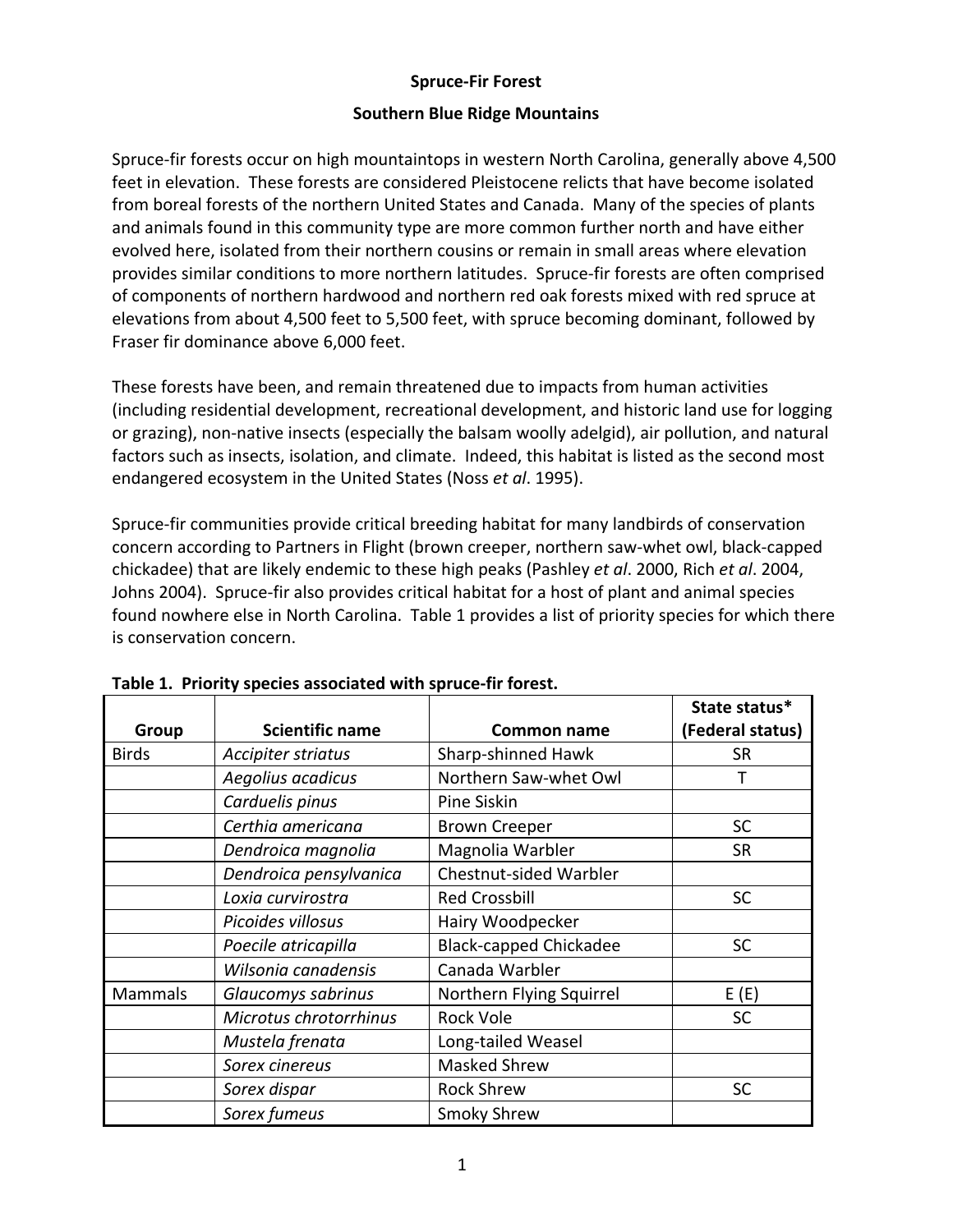| Group          | <b>Scientific name</b>    | Common name               | State status*<br>(Federal status) |  |
|----------------|---------------------------|---------------------------|-----------------------------------|--|
|                |                           |                           |                                   |  |
| Amphibians     | Desmognathus wrighti      | Pigmy Salamander          | SR                                |  |
|                | Plethodon glutinosus      | Northern Slimy Salamander |                                   |  |
|                | sensustricto              |                           |                                   |  |
|                | Plethodon welleri         | Weller's Salamander       | SC                                |  |
| *Abbreviations |                           |                           |                                   |  |
|                | Threatened                |                           |                                   |  |
| Е              | Endangered                |                           |                                   |  |
| <b>SC</b>      | Special Concern           |                           |                                   |  |
| <b>SR</b>      | <b>Significantly Rare</b> |                           |                                   |  |

**Table 1. Priority species associated with spruce‐fir forest.**

### **Location and condition of habitat**

There are currently 6 significant areas of spruce‐fir habitat in Western North Carolina, including portions of Grandfather Mountain, Roan Mountain, the Black/Craggy mountains, the Great Balsam mountains, the Plott Balsam mountains, and the Great Smoky mountains. Red spruce habitats of lesser size or with somewhat different ecological community associates occur in a few other locations, including Long Hope Valley, Beech Mountain, and Alarka Laurel. Map 1 depicts locations of spruce‐fir forests in the Southern Blue Ridge ecoregion.

Estimates of the amount of spruce‐fir habitat are quite variable depending upon a number of factors including the estimation methods and habitat definition. The Partners in Flight Bird Conservation Plan for the Southern Blue Ridge (Hunter *et al*. 1999) identifies over 66,000 acres of spruce‐fir forest in the southern Blue Ridge physiographic province and the Southern Appalachian Assessment (SAMAB 1996) identifies over 75,000 acres in North Carolina and Tennessee. The vast majority of these areas occur in North Carolina at the locations listed above.

Most of the spruce‐fir habitat in North Carolina is located on public land, or private lands with permanent conservation easements, with estimates of 90 to 95% in conservation ownership in the southern Blue Ridge physiographic province including North Carolina, Tennessee, and Virginia (Hunter *et al*. 1999, SAMAB 1996). However significant private ownership of spruce‐fir habitat occurs in the Plott Balsams and Black/Craggy mountains, and to lesser extents in several other ranges.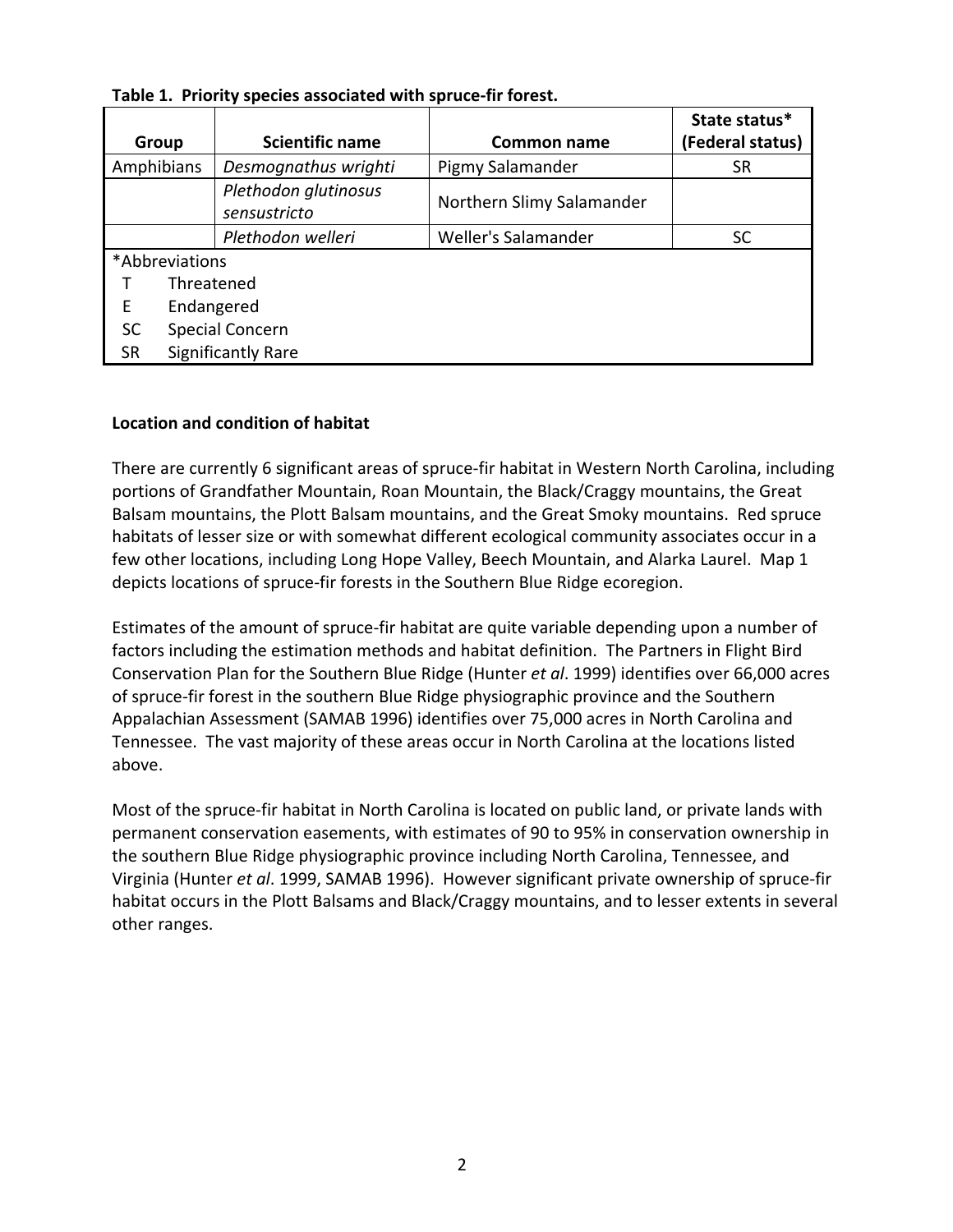Map 1. Spruce-fir habitats in the Southern Blue Ridge ecoregion of North Carolina (in red).



Data source: NC GAP, 1992.

# **Problems Affecting Species And Habitats**

Spruce‐fir habitats in North Carolina are now found within a narrow range of suitable conditions, isolated from each other and the rest of their range. This condition alone makes them more susceptible to perturbation and catastrophic events that could significantly affect their availability into the future. In addition, much of the spruce‐fir habitat in North Carolina and throughout the southern Appalachians has been significantly altered due to a number of factors including historic logging, fire, exotic insects, historic grazing, and recreational development. Much of the spruce was logged in the early  $20<sup>th</sup>$  century and in some areas (notably the Great Balsams) slash fires burned not only the coarse woody debris, but also the organic soil, which has subsequently inhibited the re‐development of spruce and fir forests over large areas (Schafale and Weakley 1990).

In the latter part of the 20<sup>th</sup> century, the balsam wooly adelgid (*Adelges piceae*) began to have severe negative impacts upon Fraser firs throughout the region, resulting in the death of most of the mature fir of the high elevation forests. While some Fraser fir remains in certain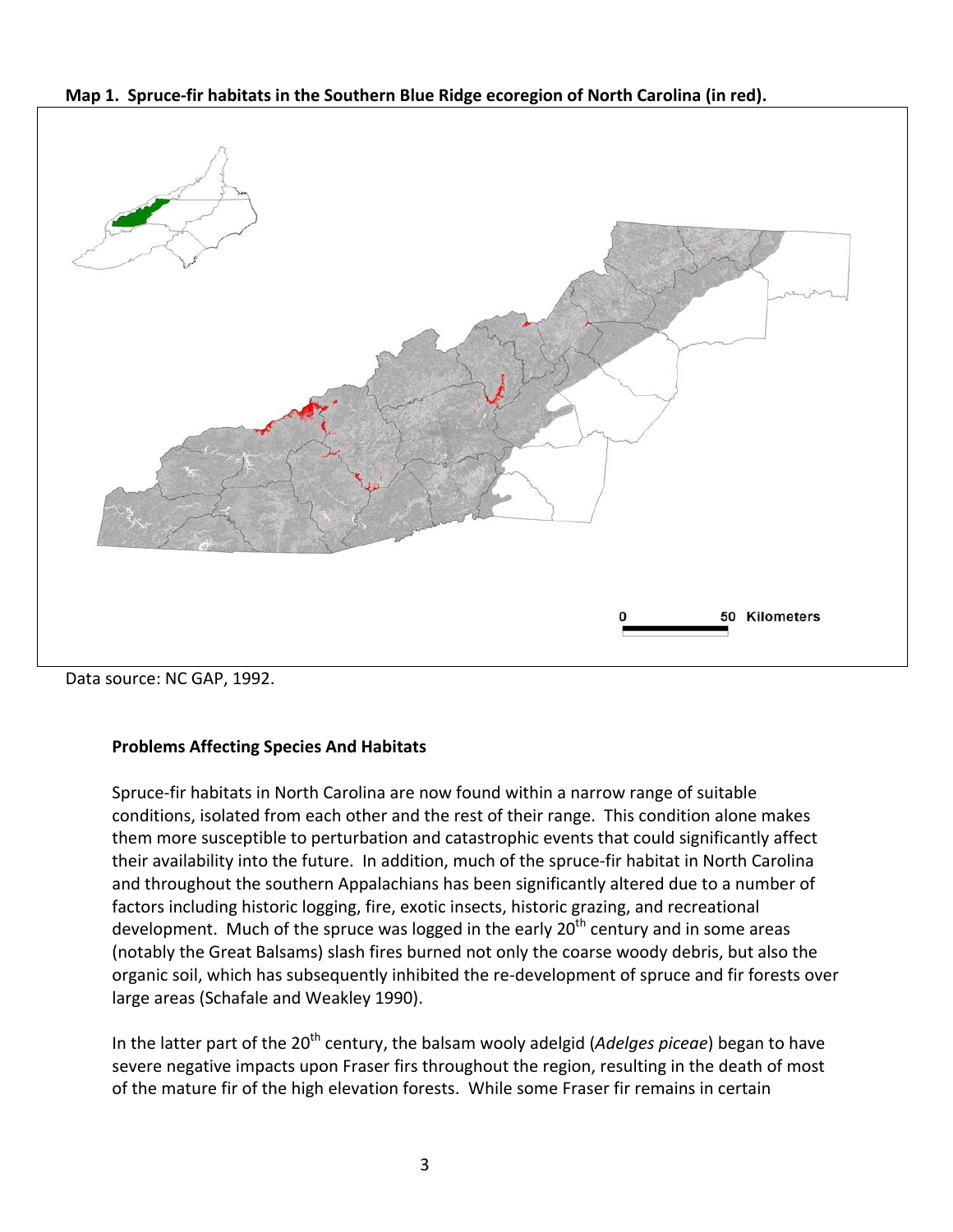locations, the majority of late successional fir has been killed and often replaced by young fir, mixed northern hardwoods, and open, herbaceous habitats. The removal of mature Fraser fir from the canopy has profound implications for the spruce-fir ecosystem and the continued existence of several unique plants and animals (Nicholas *et al*. 1999).

In addition, during the latter part of the  $20<sup>th</sup>$  century, the Blue Ridge Parkway was completed through western North Carolina. The Parkway traverses most of the high elevation islands of spruce-fir habitat. The Parkway and its associated development (the motor road, vistas, and visitor facilities) have had a significant impact on the amount of spruce‐fir habitats available. More recent negative impacts upon spruce fir forests include insect outbreaks in several areas including Roan Mountain, the Black Mountains, and the Great Balsam mountains. Some research has shown that recent increases in acid precipitation in the mountains of western North Carolina may have impacts on forest health and productivity, particularly in the high mountains (Schafale and Weakley 1990, Hunter *et al*. 1999).

The wildlife species associated with spruce‐fir forest have certainly suffered losses due the impacts of all of these activities and events. Certainly the local relative abundance of many birds and mammals has decreased as the availability of spruce-fir habitats has declined (e.g., red crossbill, brown creeper, pine siskin, black‐capped chickadee, northern saw‐whet owl, northern flying squirrel). The fact that these habitats are so small and isolated from each other could have a negative impact upon genetic health of individual populations, as well as demographic effects upon populations.

# **Species And Habitat Conservation Actions and Priorities For Implementation**

While the vast majority of spruce‐fir habitat in North Carolina is currently under conservation ownership by either state and federal government agencies or conservation groups (e.g., The Nature Conservancy), there remain areas of private ownership (particularly in the Plott Balsams and Black/Craggy Mountains), which, if developed in the future, could hasten the decline of the habitat as well as the species which depend upon it. In addition, the state and federal agencies which own/manage these habitats have goals and objectives which can conflict with conservation objectives for the habitat. For example state and federal parks have objectives to provide visitor services and developed recreational facilities that have, and could continue to decrease the availability or suitability of spruce‐fir habitats under their jurisdiction. It is important to understand the influence of specific land uses within the landscape on ecological communities to avoid or mitigate associated impacts on wildlife species of concern (Rodewald 2003).

Many of the state and federal agencies take a passive role towards management of forest communities on their lands, particularly communities or habitats which support rare or endangered species, like spruce‐fir forests do. While this management scenario may be beneficial in some instances for some habitats, it may not be appropriate to sustain habitats and associated species that are in decline and/or have very limited distribution to begin with.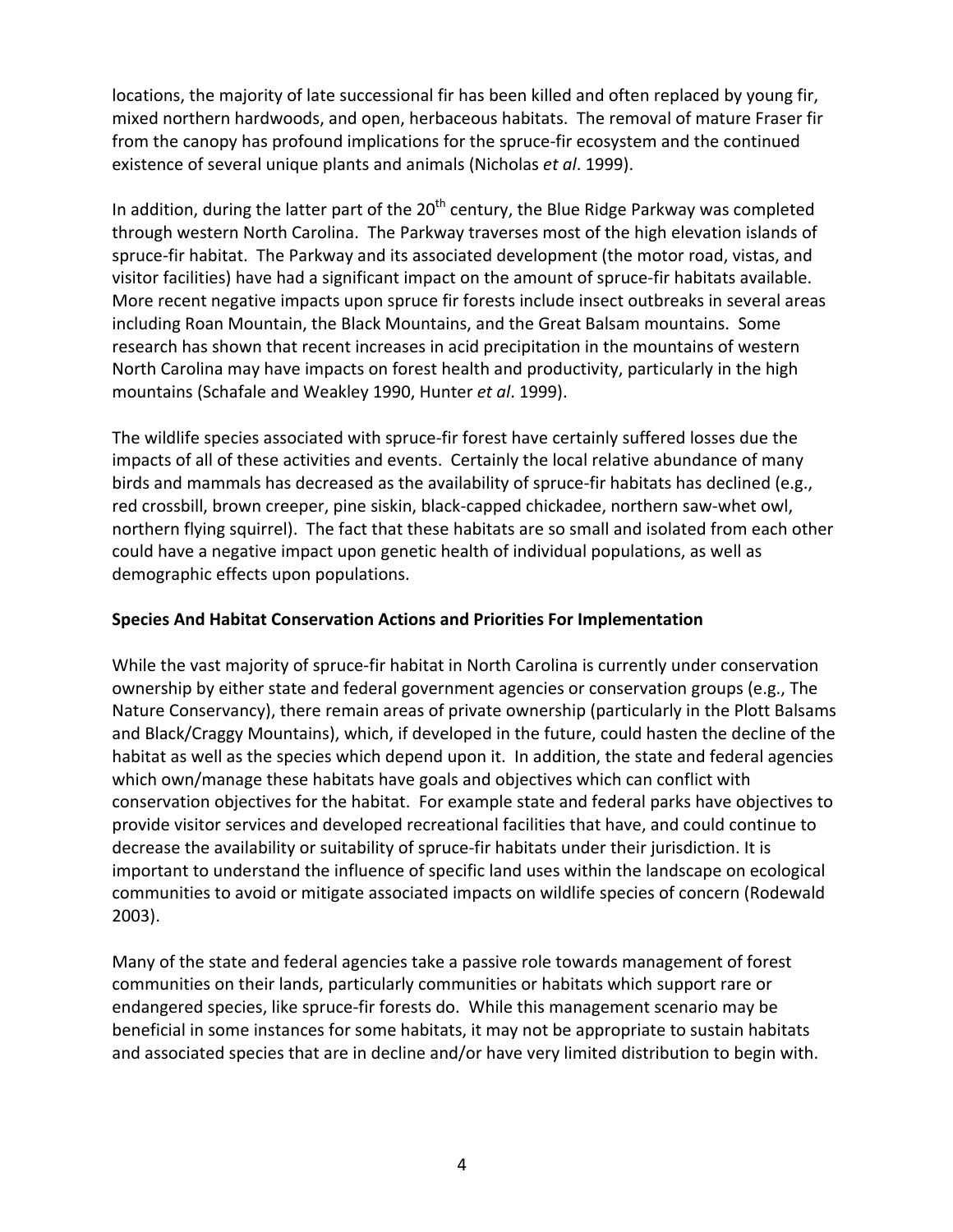There are opportunities for active management of spruce-fir forests that could increase its distribution, health, and longevity that are not currently being pursued. Conservation actions that are appropriate and necessary to sustain spruce‐fir forests and their inhabitants include both protection measures (acquisition/easement etc.) and management.

# *Protection Actions*

- ‐ Assess, monitor, and mitigate impacts of existing management of state and federal holdings.
- ‐ Eliminate or minimize negative affects of future development of state and federal government holdings (state and federal parks, US Forest Service recreation developments).
- ‐ Acquire additional acreage of spruce‐fir habitat through purchase, conservation easement, or other perpetual management agreements.

# *Habitat Management and Restoration Actions*

- ‐ Continue efforts to study and develop management tools to ensure Fraser fir survival.
- ‐ Consider, implement, and evaluate effectiveness of spruce restoration in non‐forested areas.
- ‐ Develop and/or implement techniques for managing pure spruce stands to include habitats components of the entire spruce-fir/northern hardwood community (i.e., thinning).
- ‐ Test silvicultural techniques to re‐introduce spruce into formerly disturbed areas that have regenerated in northern hardwood or northern red oak communities (i.e., thinning and underplanting).

# **Priority Research, Survey, And Monitoring**

Surveys are needed to determine the distribution, relative abundance, and status of all wildlife species associated with spruce‐fir forests. Monitoring systems need to be expanded and/or targeted to be able to assess current population status and trend information for all wildlife species associated with spruce‐fir forests. Priority research needed for spruce‐fir habitats and their associated species includes not only studies on the population biology of wildlife species, but also ecological relationships between the species, their habitats, and the biological, physical, and chemical habitat components.

- **Surveys**
	- ‐ Focus survey priorities on species believed to be declining, at risk, or exclusively dependent on the rare spruce‐fir forest communities (e.g. red crossbill, brown creeper, black‐capped chickadee, rock vole, rock shrew, northern flying squirrel, Weller's salamander, pigmy salamander).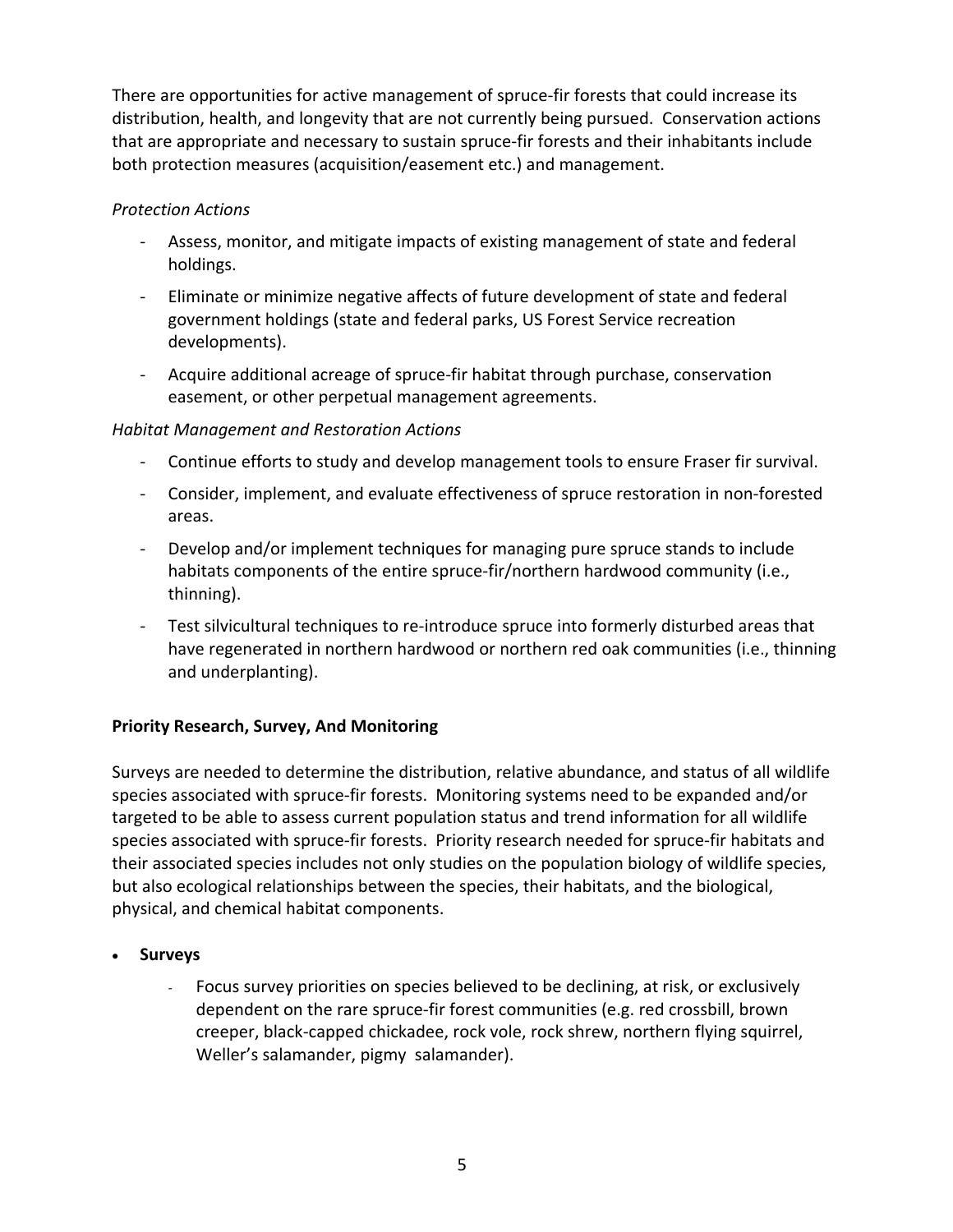‐ Give secondary priority to surveys for species for which current distribution information is more available (e.g. northern saw‐whet owl), or for species associated with additional, more extensive habitats (e.g. masked shrew, smoky shrew, hairy woodpecker, Canada warbler, sharp-shinned hawk, northern slimy salamander).

### **Monitoring**

- Establish MAPS Stations, migration banding stations, or other means to monitor population status and trends for bird species not adequately sampled under existing monitoring protocols (i.e., BBS).
- Establish monitoring systems and protocols for small mammal population status and trends including northern flying squirrel, rock shrew, and rock vole.
- Establish monitoring systems and protocols for spruce‐fir associated amphibians such as Weller's and pigmy salamanders.
- Establish mechanisms for monitoring the distribution and condition of spruce‐fir habitats through time.

### **Research**

#### *Genetics*

- Studies to explore the degree of endemism of Southern Appalachian populations (e.g. pine siskin, red crossbill, northern saw‐whet owl, black‐capped chickadee).
- Studies to explore the degree of genetic isolation of species restricted to high elevations (e.g. northern flying squirrel, rock vole, rock shrew, Weller's salamander, northern saw‐whet owl).

#### *Habitat*

- Studies to document ecological relationships between habitat use and availability for all taxonomic groups.
- Studies to effectively map and/or model spruce‐fir habitats both within and between habitat islands.
- Studies on the impact of air pollution and climate change on the future availability of spruce‐fir forests in North Carolina.
- Studies to document forest management and restoration techniques that will benefit the habitat and associated species.

#### *Population demographics*

Research on population demographics including trends, population structure, survivorship, reproduction, and population viability for all spruce‐fir associated species/groups.